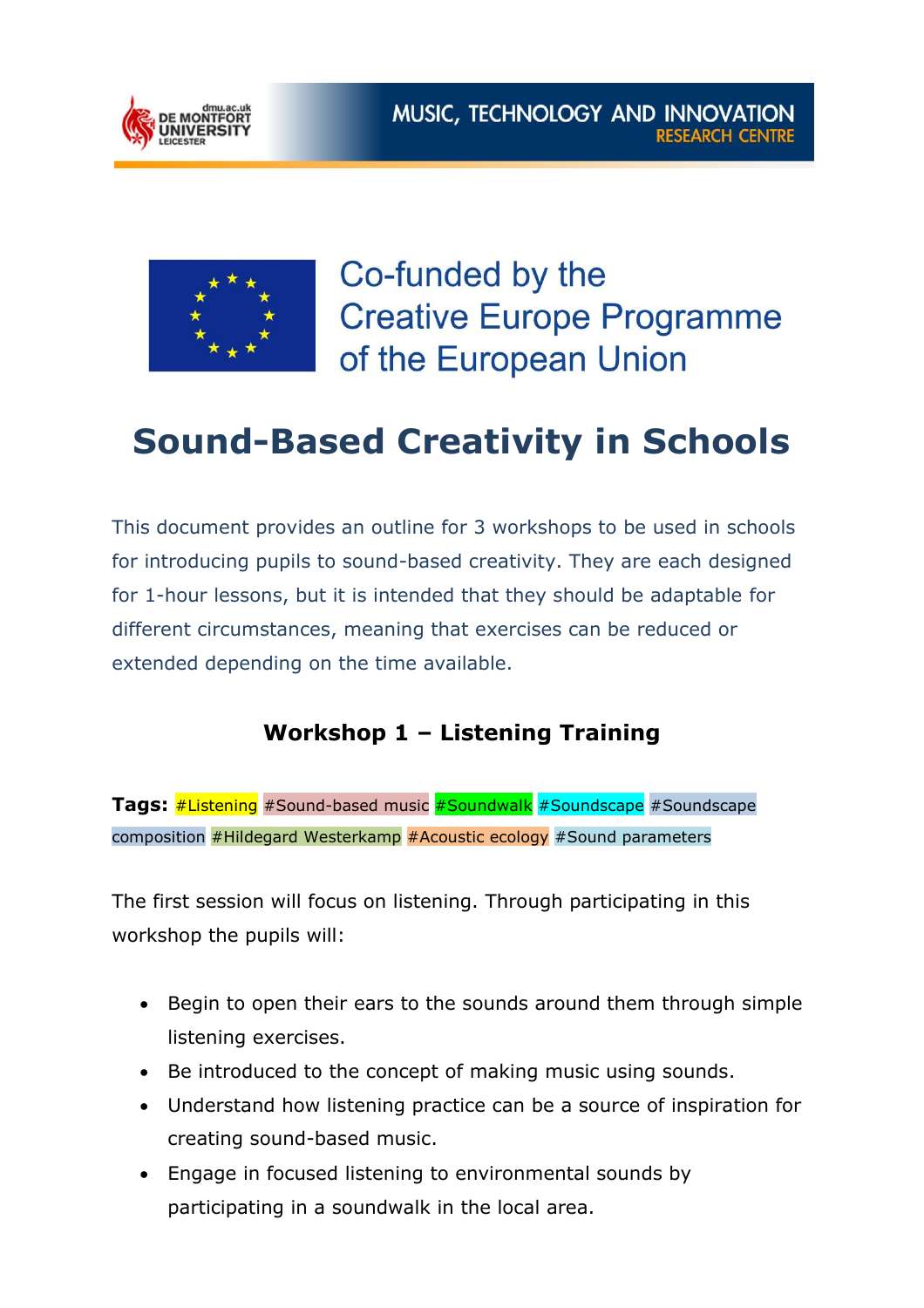Discuss and reflect on the sounds encountered during the walk and their different characteristics.

**Short introduction – concerning listening.** This will introduce the pupils to the workshops and the idea of learning to listen attentively. It can be suggested that this is a valuable but difficult skill to learn to do well.

#### **Gong listening in the classroom**

Take a resonant instrument that has a long decay (a gong, suspended cymbal, triangle). Ask the group to close their eyes and listen to how long the sound lasts when played and, when they hear the sound stop, to open their eyes or put their hand up to indicate they can't hear it anymore. Ask the class:

Q: Is it clear when the gong sound ends?

Do this several times now asking the group to remember what other sounds they heard just before they opened their eyes.

After listening, each pupil will create their own listening list on paper following which the class will collaboratively produce an overall list of all the sounds heard.

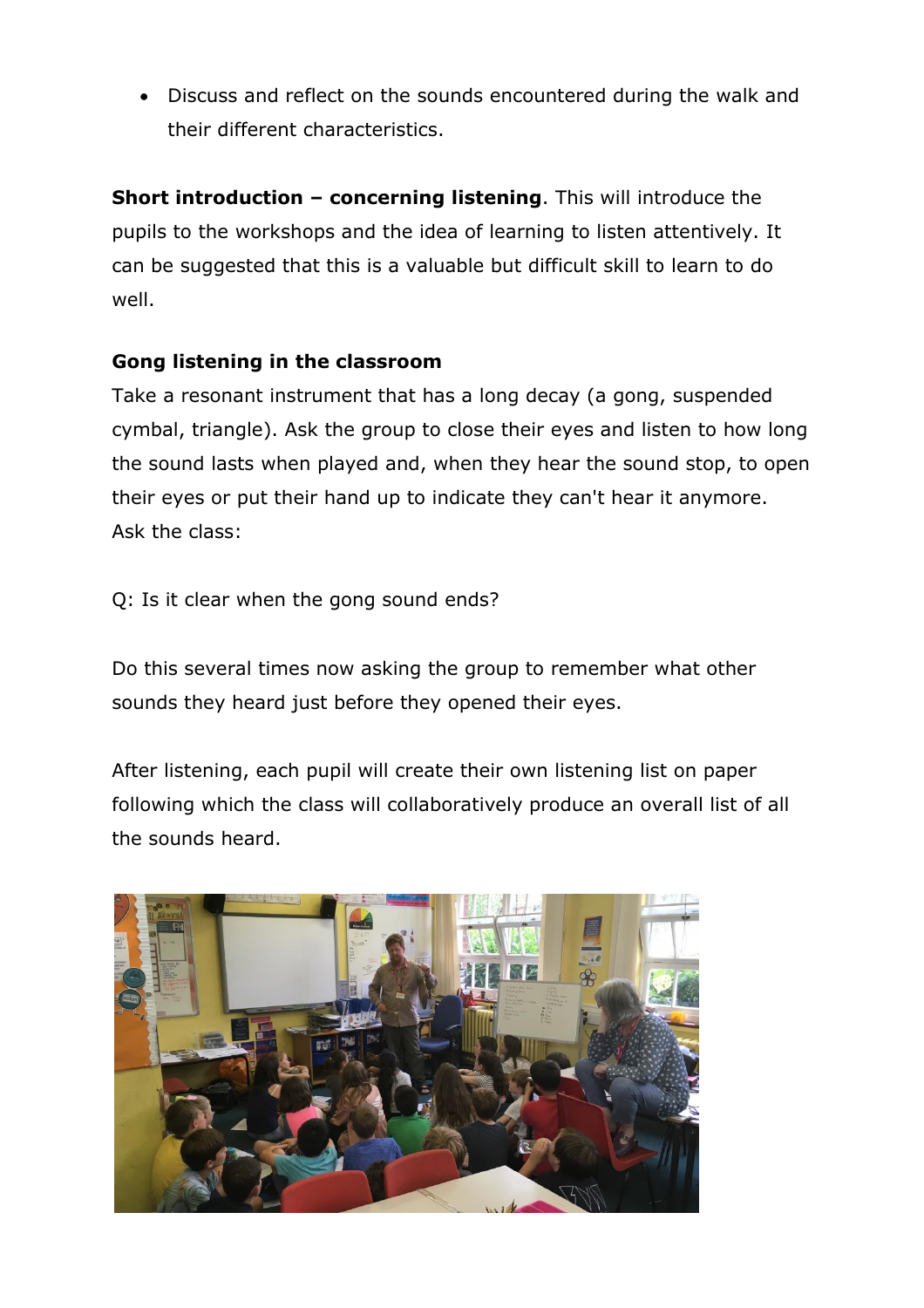#### **Soundwalk**

A soundwalk is where a group (or a single person) walk quietly through a chosen area listening closely to the sounds around them. This will be conducted around the school grounds and through the school itself. The soundwalk leader will record the soundwalk (there might be interesting sounds that can be played back to the pupils or used later in creative work) and it should last approximately 10 minutes. Beforehand the pupils will be given a soundwalk instruction sheet (see next page). This facilitates a more focused listening than the classroom exercises and it encourages children to think about sound characteristics (such as pitch, duration and volume).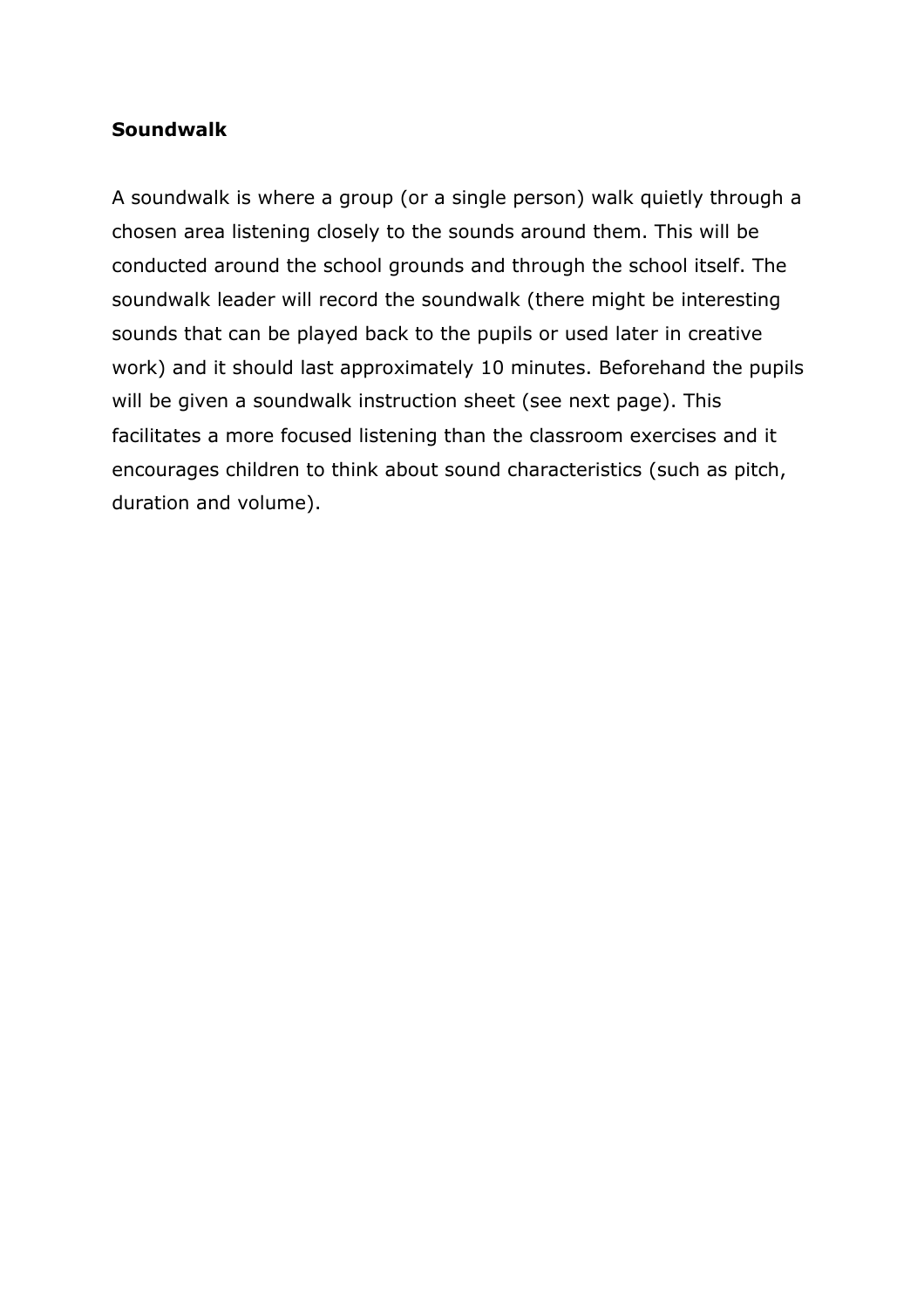### **Soundwalk Instruction Sheet**

 *What do you hear?* 

*Lead your ears away from these sounds and listen beyond .... into the distance*

## *What else do you hear?*

*What else?*

*What else?*

*Which sounds are the LOUDEST?*

*Which are the quietest?*

 *Which sounds are short? - -*

*Which sounds are long?*

*Are HIGH they or in LOW pitch?*

*Which sounds would you keep?*

*Which sounds would you scrap?*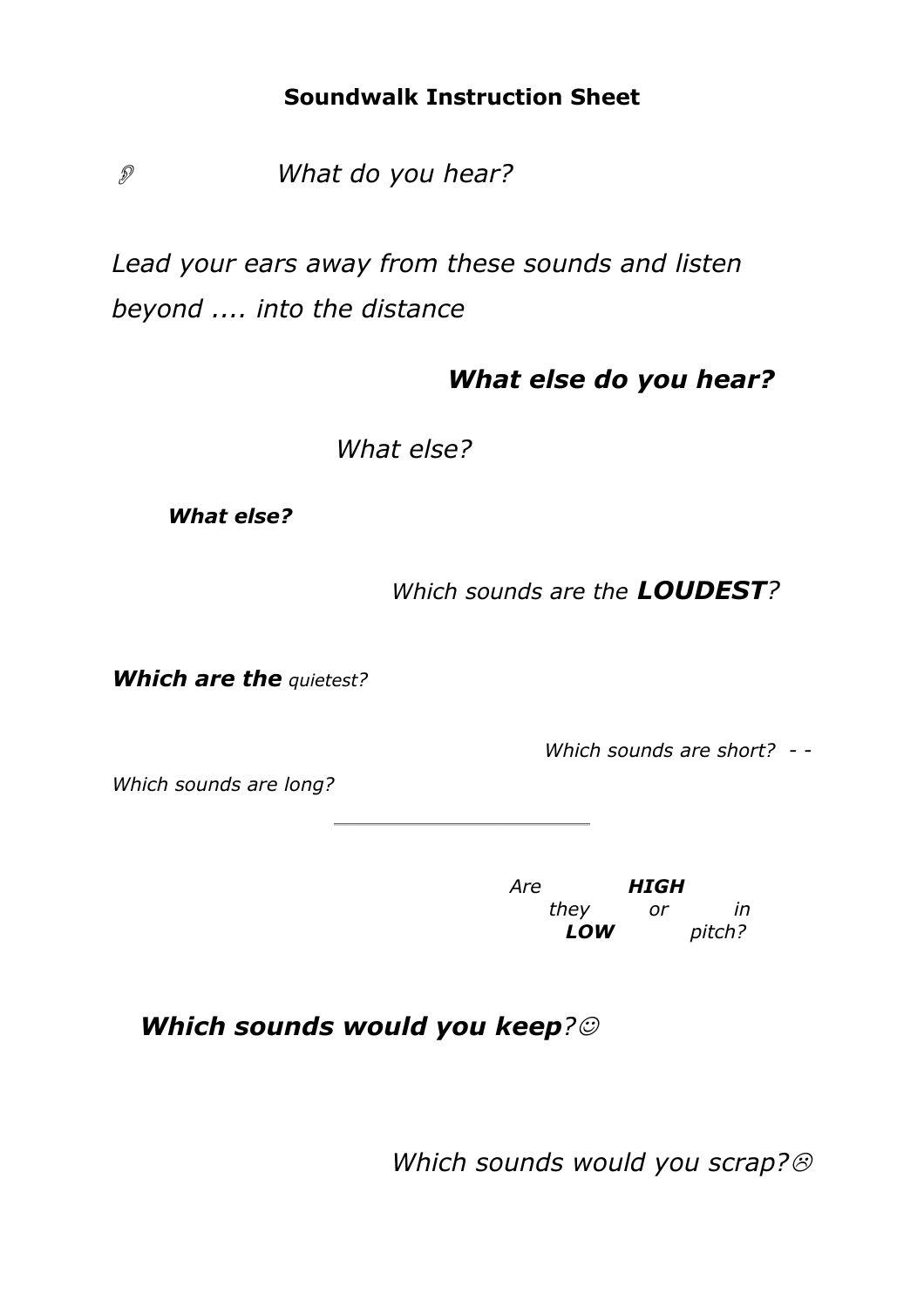#### **Discussion**

There will be a discussion immediately after the soundwalk about what was heard, where the sounds were heard and which sounds were liked and disliked. Additionally, the sounds can be identified in relation to their particular characteristics such as amplitude, pitch or duration.

This discussion can also be used to help explain that you can listen to the sounds for their music qualities (such as pitch or duration) or for their context (what is the source of the sound).

#### **To finish – play excerpt of 'Cricket Voice' by Hildegard Westerkamp.**

#### **Before playing –**

- *Explain that some composers go on soundwalks in particular places to get inspiration for making sound-based music, which is music that uses sounds rather than notes.*
- *Also encourage them to listen to it both in a musical and contextual way.*
- *Don't tell them the title of the piece and ask the class if they can tell what sounds Westerkamp used for the piece.*
- *Does the piece make them think of a particular environment? (It was recorded in a desert in Mexico)*
- *Can they hear different pitches and rhythms? (Westerkamp has made rhythms out of the cricket sounds and changed their pitch).*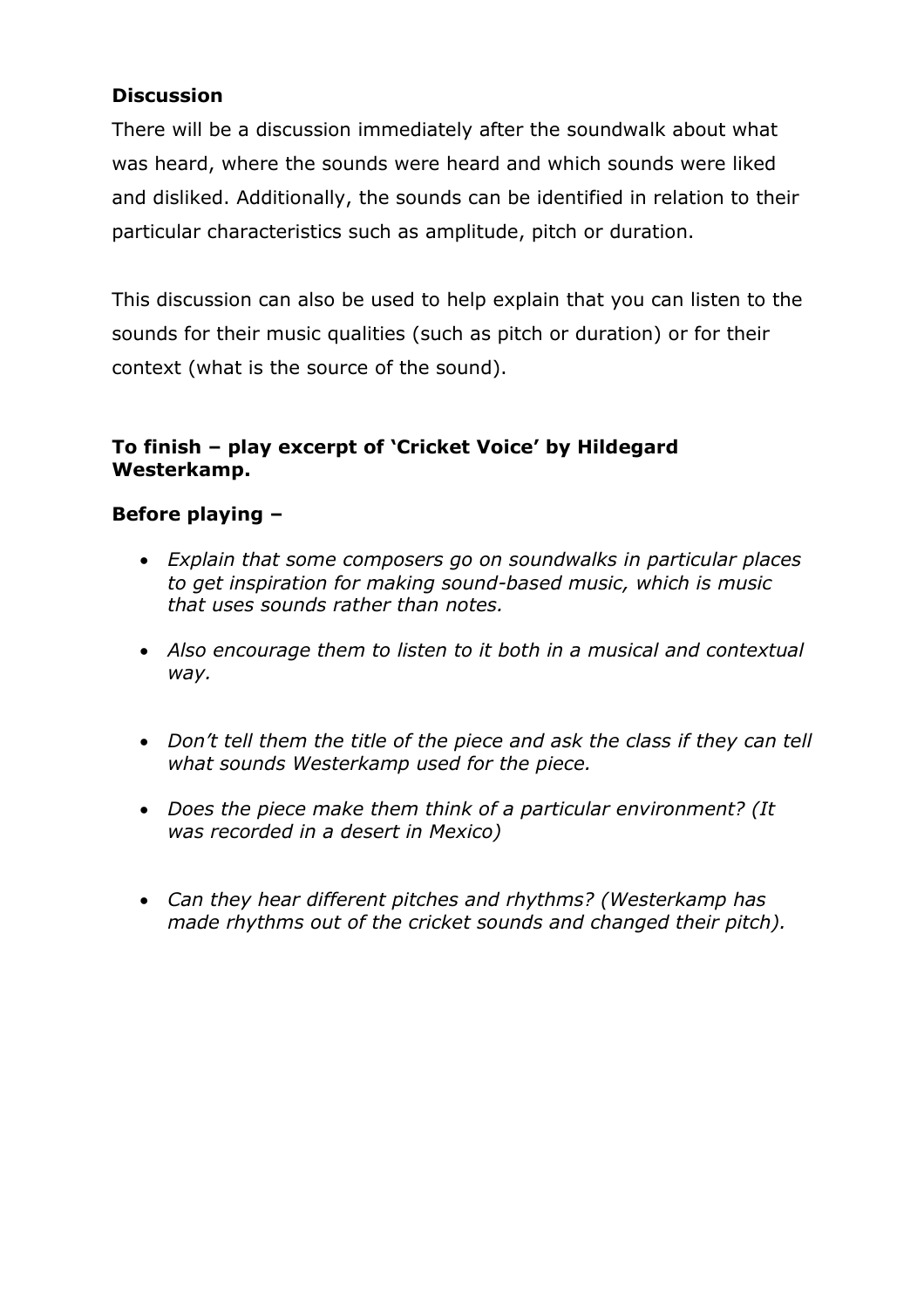# **Workshop 2 – Recording Treasure Hunt**

**Tags:** #Recording #Microphones #Digital recorders #Listening #Sound type #Sound source #Recording techniques #Composition

This session focuses on collecting sounds and how they can be categorised in different ways. Through participating in this workshop the pupils will:

- Discover strategies for finding and recording interesting sounds
- Understand some of the ways in which these can be organised
- Develop the listening skills from the first workshop.

### **Introduction**

Talk about what sounds they heard from the listening exercise in session 1 and give a recap on the objectives of the workshops. Explain that in this session they will be collecting sounds to use in their compositions.

### **Play 'Everything but the Kitchen sink' by Duncan Chapman.**

Ask what types of sounds did Duncan use in this composition? Highlight the quieter/slower section where the pan sounds have been transformed into resonant tones.

Then explain that they will be recording sounds to use in their compositions and that they need to first think about what types of sounds to collect.

#### **What to record? Some strategies for collecting interesting sounds**

If you simply give a group of students a recording machine and send them to collect sounds they are likely to return with mostly recordings of themselves. Establishing WHAT they are going to record is vital.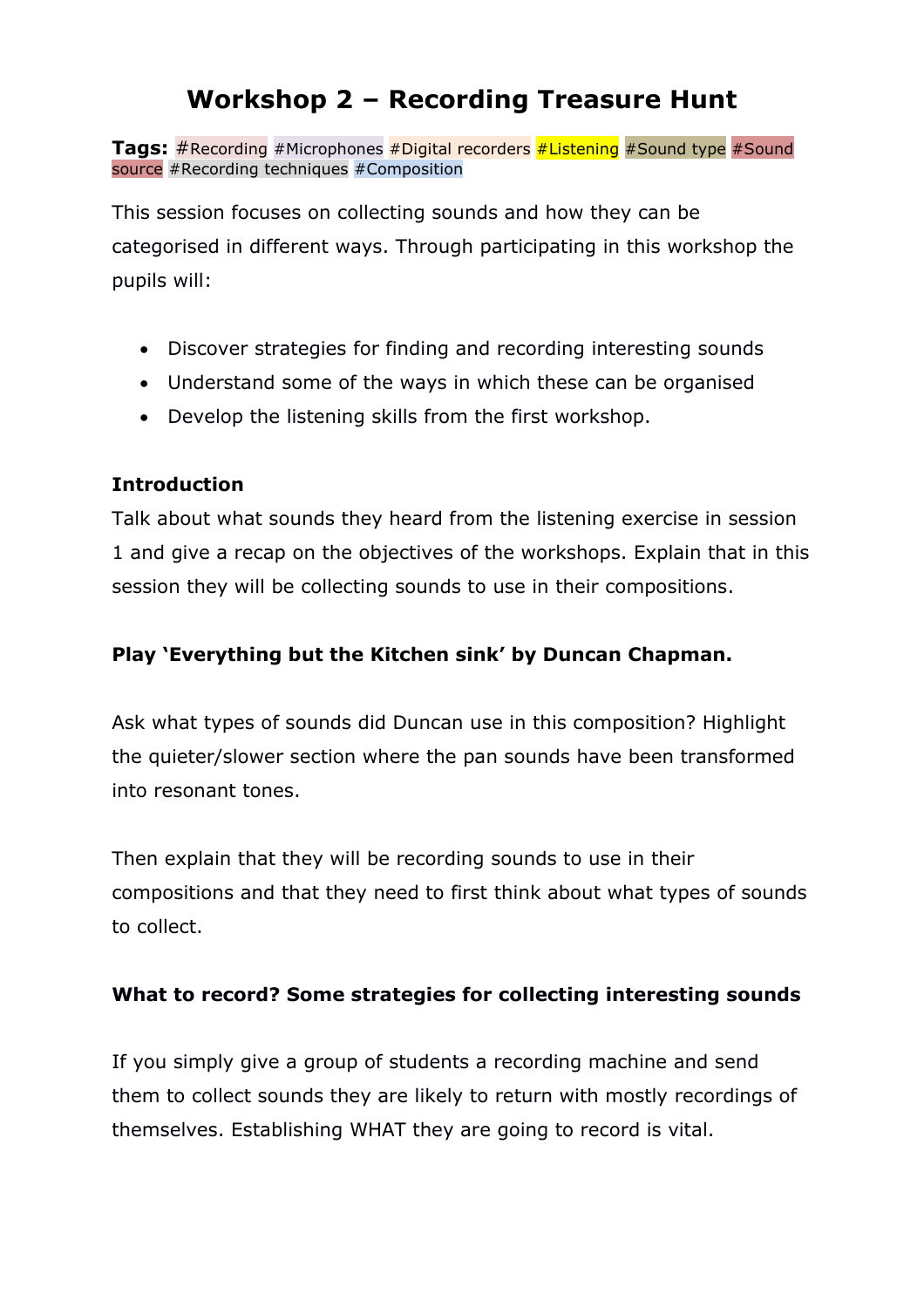

#### **Treasure hunt**

One way of organising the collecting of sounds is to have a sonic treasure hunt. This involves creating different kinds of lists of sounds to find. Explain that they could create a list that is very prescriptive and identifies exactly what they are going to record. Or, more interestingly, they could create an open and imaginative list that can be interpreted in different ways. For example, "a sound made by a machine" is often going to result in a more interesting and diverse range of sounds than "the sound of a car".

Create a list of this type together with suggestions from the class, below are some ideas you could add to this:

• A sound made by a machine • A sound made by travelling from inside to outside • A sound made by a non-human animal • A sound made by someone you know • A sound made by dropping something • A sound made by food • A sound made by a musical instrument • A sound that makes you think of the sea • A sound made by the weather • A hidden sound that no one has heard before • A quiet sound • A loud sound • A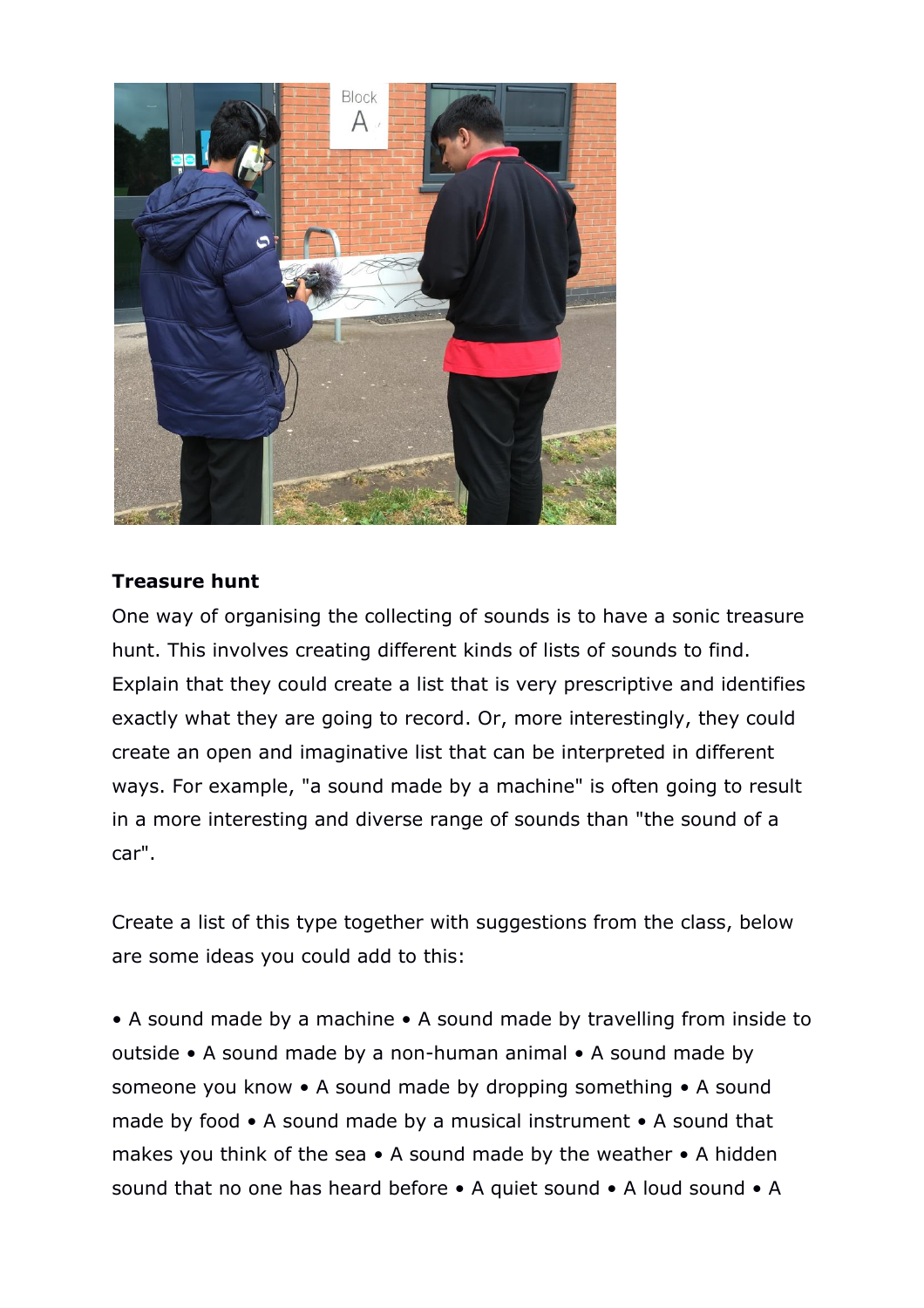sound which repeats • A sound which is randomly changing • A sound that gets louder • A sound that gets quieter • A short sound • A long sound • A continuous sound • A high sound• A low sound

#### **Demonstrate how to use recording device**

Before dividing the class into groups, demonstrate how the recording device works and make a recording of the whole class saying a word (e.g. 'listen) that you then play back to them.

#### **Recording**

1. Divide the class into groups (this will depend on the number of recorders available and the class size but the smaller the groups the better).

2. Equip each group with a recording device, pair of headphones, recording log sheet and something to write with.

3. Starting in the classroom make some test recordings so that each group are clear about how their machine works and how to play back the sound that they have just recorded.

4. After making tests recordings ask each group to make a list of the types of sounds (taken from the list made by the whole class, which they can add to) they want to collect BEFORE going on their recording trip.

Also ask the class:

Q: Are they going to record the sounds of a place without intervention in making the sounds?

OR

Q: Are they going to record sounds of what they do with what they find i.e. sounds that they are actively playing?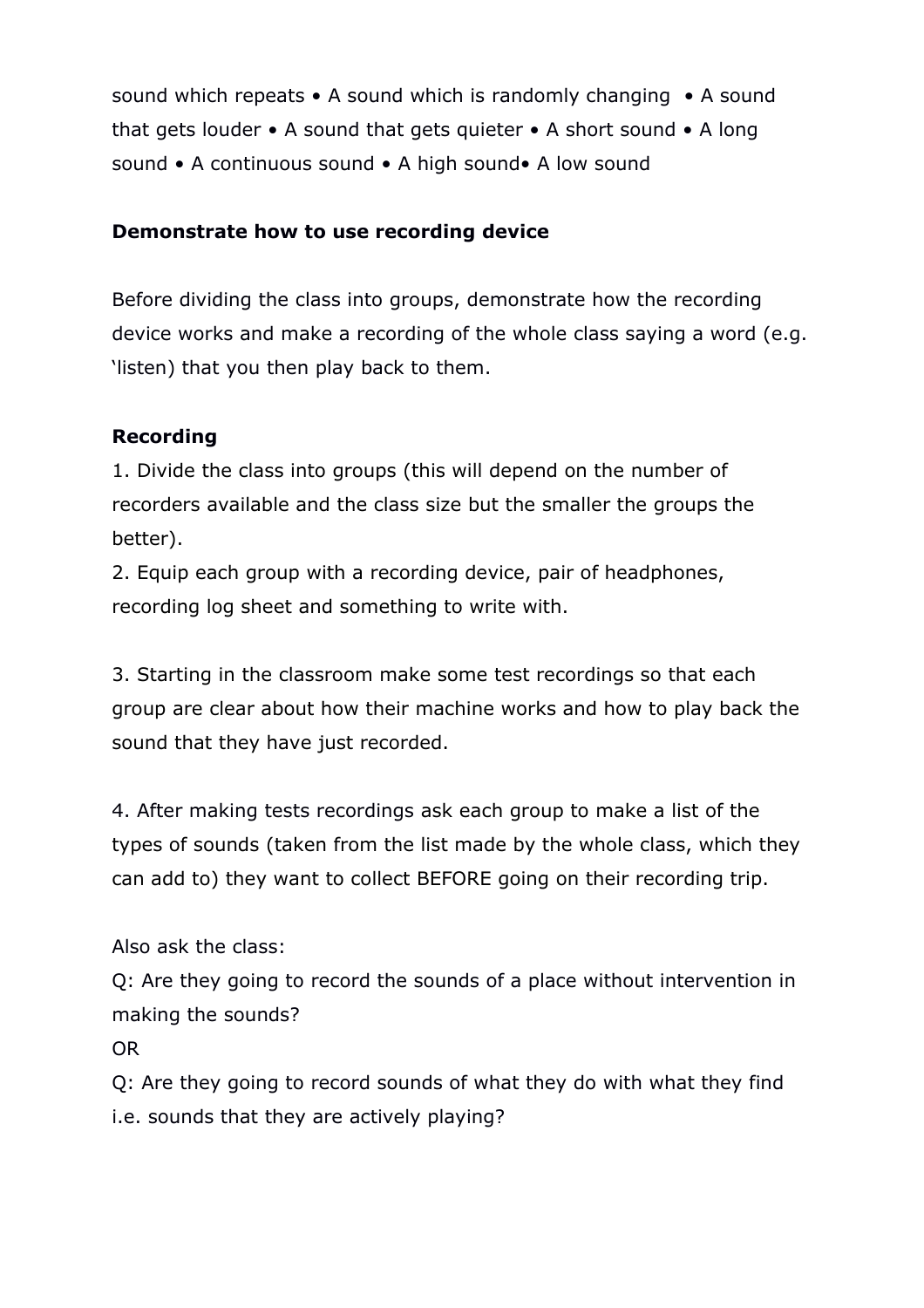An effective strategy is to start with listening to the sounds that are in the environment already. This avoids the tendency for the children to go around hitting things. However, you could gradually introduce the idea of the children playing things e.g. if you find yourself by a pond on a gravel path then it would be daft NOT to drop a few stones in or shuffle your feet etc

5. Ask each group to make a log of the sounds they record AS they do it (this is the part that pupils often neglect but it's important to try and have a written record of the sequence of the recorded sounds so that they will be easily able to find them when they come to use them in composition).

6. Get the children to take turns to use the recording device and make the recording log.

7. After making test recordings for a short time give the groups a clear time limit and idea of where they CAN go to make recordings in a wider area (playground, other classes, hallways, office etc).

#### **Final exercise – listening back and reflection**

If there is time, when all the groups have collected the sounds you might want to have a sharing of what has been collected.

A way of doing this is to:

1: Ask each group to choose their favourite sound from the ones they have collected. Play these back one at a time and talk about them maybe using the questions from the Soundwalk session.

2: Ask each group to choose a sound they have recorded where it is unclear what the source is. Play these back one at a time and discuss the characteristics of the sounds (you will need to prime the group to make sure they keep the source a secret). This can be a good way of talking about the details rather than the names of sounds.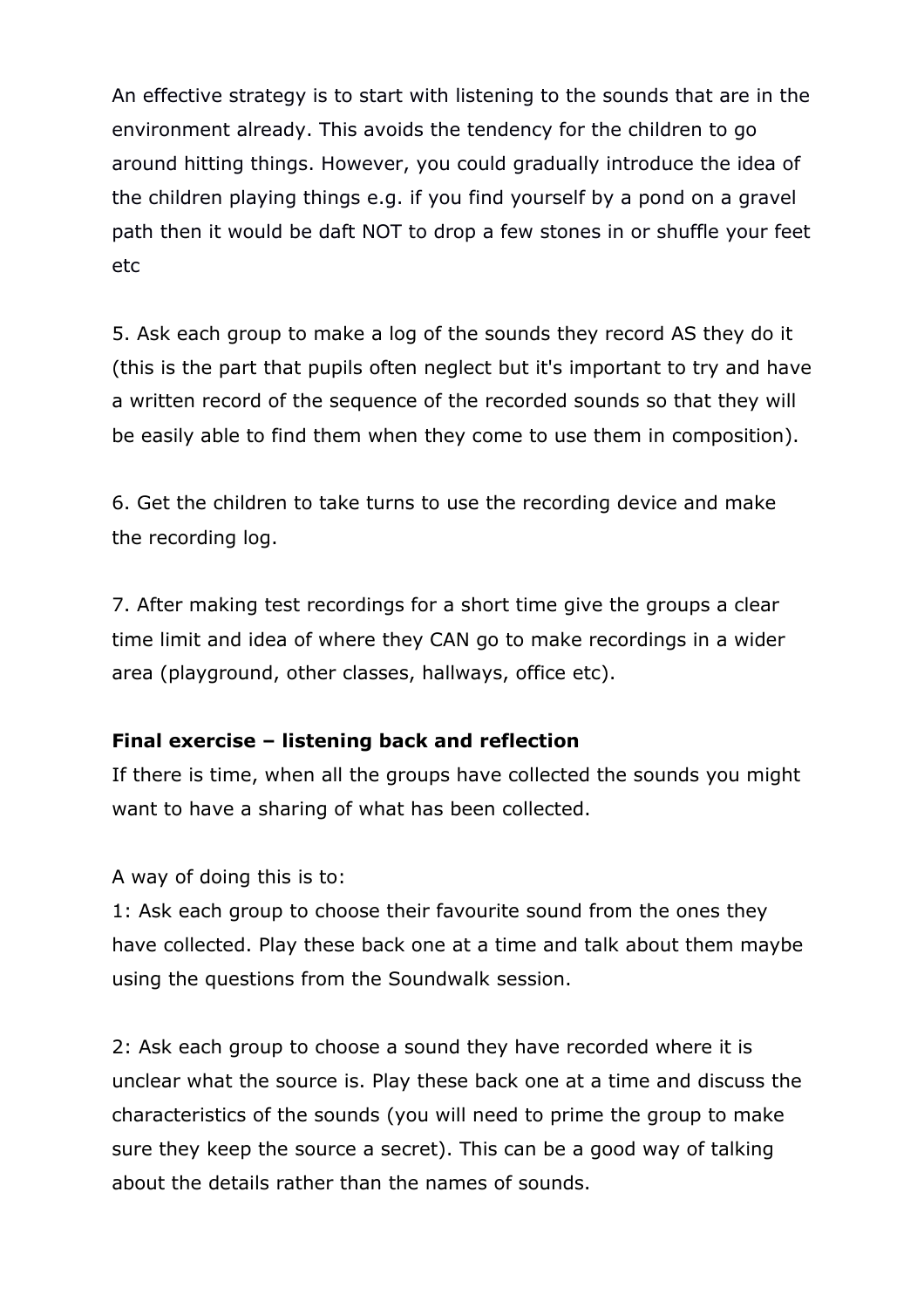# **Workshop 3 – Composing**

**Tags:** #Composition #Audio software #Audio processing #Audio editing #Musical parameters #Experimentation #Sequencing #Transformation #Loops

This session focuses on listening to the sounds recorded in workshop 2 and begin to compose pieces using those sounds. This workshop will require the pupils to use software in which sounds can be arranged, edited and manipulated (such as Soundplant, Compose with Sounds or Audacity). Through participating in this workshop the pupils will:

- Further develop listening and describing skills from workshops 1 & 2
- Learn to use software to edit, manipulate and transform sounds.
- Begin to arrange the sounds into compositions.

#### **Introduction**

Play some of the sounds that were recorded in the previous session and then import these into the software. Give a basic introduction to how the software works. Demonstrate how sounds can be edited, looped and transformed.

#### **Activity 1 – learning to use the software through experimentation**

Allow the pupils some time to experiment with the software and sounds for them to get used to how it works. Check that they have all managed to use the basic functions successfully and then move onto

#### **Activity 2 - Composing with Sounds**

Explain that they now need to start to organise their sounds into compositions. To illustrate how this can be done refer to the example pieces played in previous weeks and then play:

#### **"C'est Wizzz!!!" by Florian Sulpice**

*Explain that this piece was created by a school pupil in France. Ask how the piece can be described? Can the metaphor of a journey be used to describe its development? How are the materials arranged? Highlight the*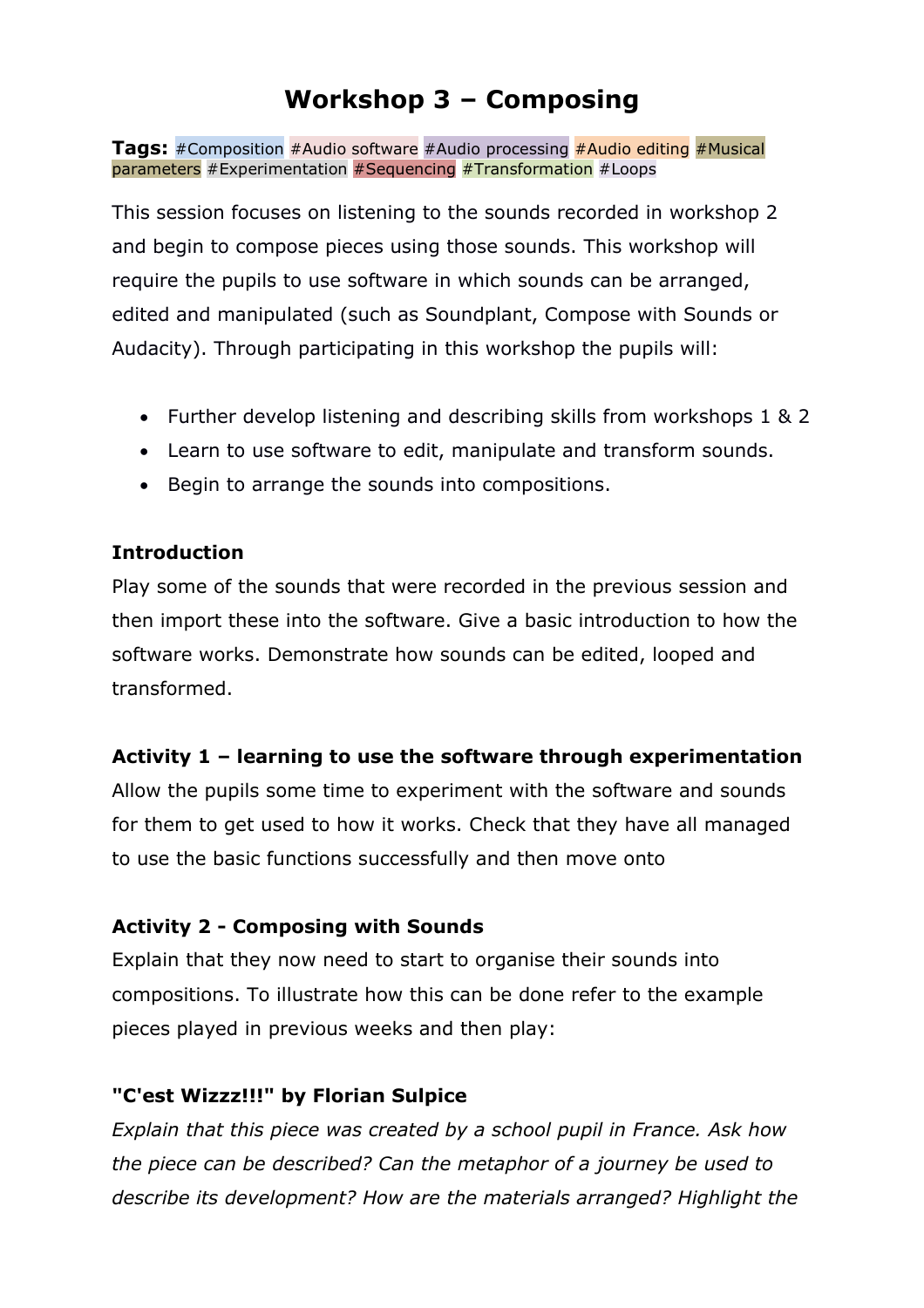*contrast between short dry sounds and longer sustained sounds with reverberation.*

Then, before asking the children to start work on their own pieces, give the pupils some simple tips for composing, such as:

- Which sound or sounds will start the composition?
- How do the individual sounds start and end? Fade in or suddenly appear?
- Will some sounds repeat? Will there be certain motif sounds?
- How many sounds play at once? How could this be shown in the score?
- Contrast this can be a useful compositional tool. For example, the contrast between long and short sounds or quiet and loud sounds, which leads onto….
- Dynamics explain what this means. Are there any sounds that they have recorded that might help them to achieve this?
- How will the piece end?
- Create plans or scores for organising their compositions. How will the different sounds be sequenced?

Ask the children to first listen to the sounds they have available and then start to select the sounds that they want to work with. To do this they need to think about which sounds will work well together. Encourage them to use a good balance of similar and contrasting sound types.

At the end of the workshop make sure all the compositions are saved in a place that will be easily accessible in the next workshop. It is a good idea to save the work to a memory stick to avoid problems in the next session.

IF there is time at the end of the workshop share some of the most promising work with the rest of the class and highlight the best aspects.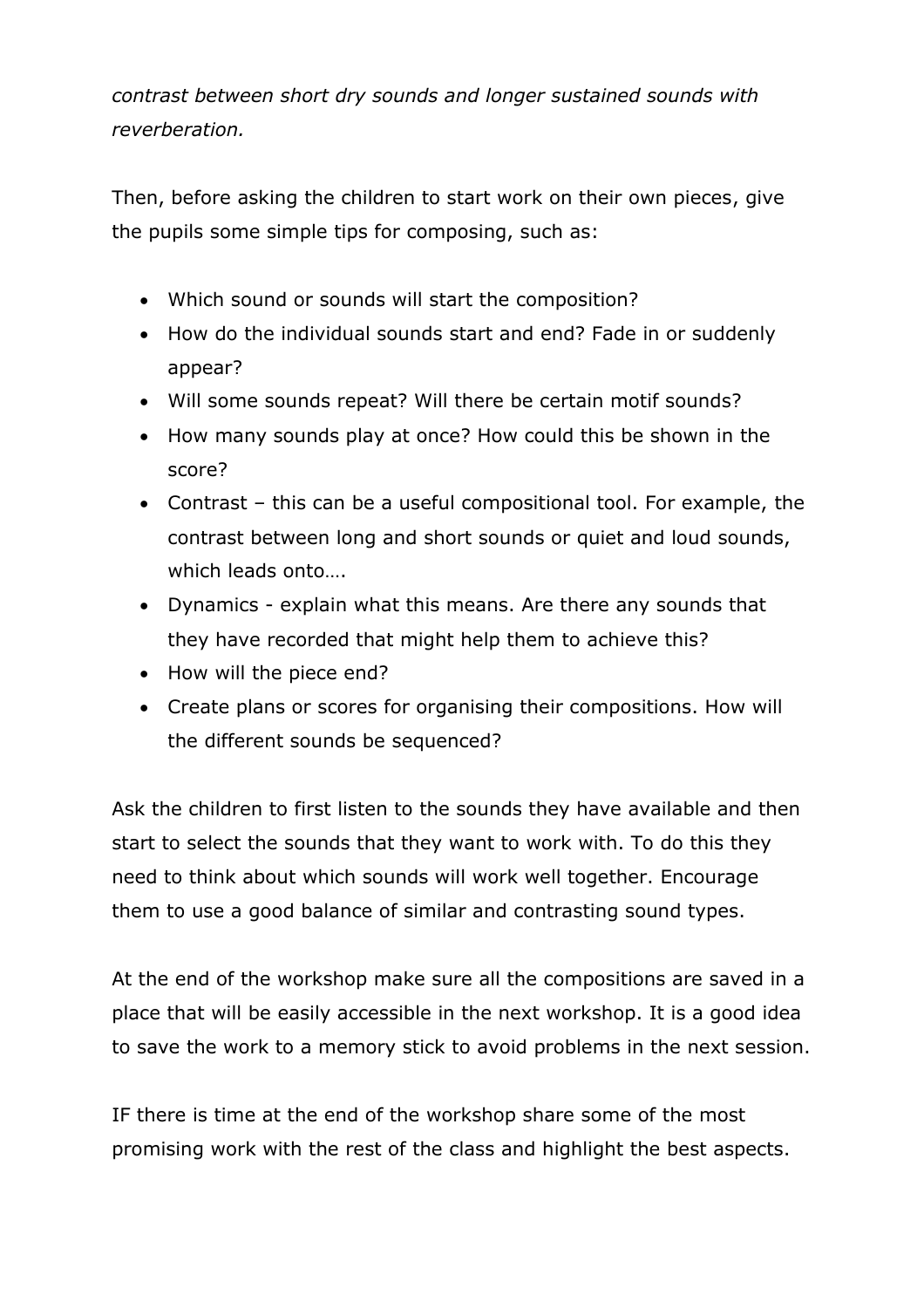# **Workshop 4 – Composing/finishing**

**Tags:** #Composition #Audio processing #Audio editing #Sequencing #Feedback #Evaluation  $#$ Listening

This is the final workshop in which pupils will finish their compositions and share them with the rest of their class. Through participating in this workshop the pupils will:

- Structure, evaluate, revise and complete compositions
- Give feedback and comment on other pupils work
- Complete a questionnaire about their responses to a sound-based piece of music.

In this session the children need to complete their compositions. Start the session with a brief reminder of what the pupils did in the previous session and how the software works. Remind them about the tips for composing that were outlined in the previous workshop.

In this workshop the children need to evaluate their work. Encourage them to think about which aspects of their pieces work well and how they can make changes to improve on what they have already done. Set a clear time limit (around 30 minutes) for them to finish their compositions and save their work.

If time allows, play their work to the rest of the class. Ask the children to make comments on what they like about the different pieces.

**For the final 15 minutes -** complete Intention/Reception questionnaires in response to "Passing through" by Katerina Tzedaki (see http://cws.dmu.ac.uk/EN/10). First read out and discuss the information provided by the composer taken from the Compose with Sounds site [\(http://cws.dmu.ac.uk/EN/24\)](http://cws.dmu.ac.uk/EN/24). Following this play the piece and then ask the pupils to complete the questionnaires. Explain that this is not a test,